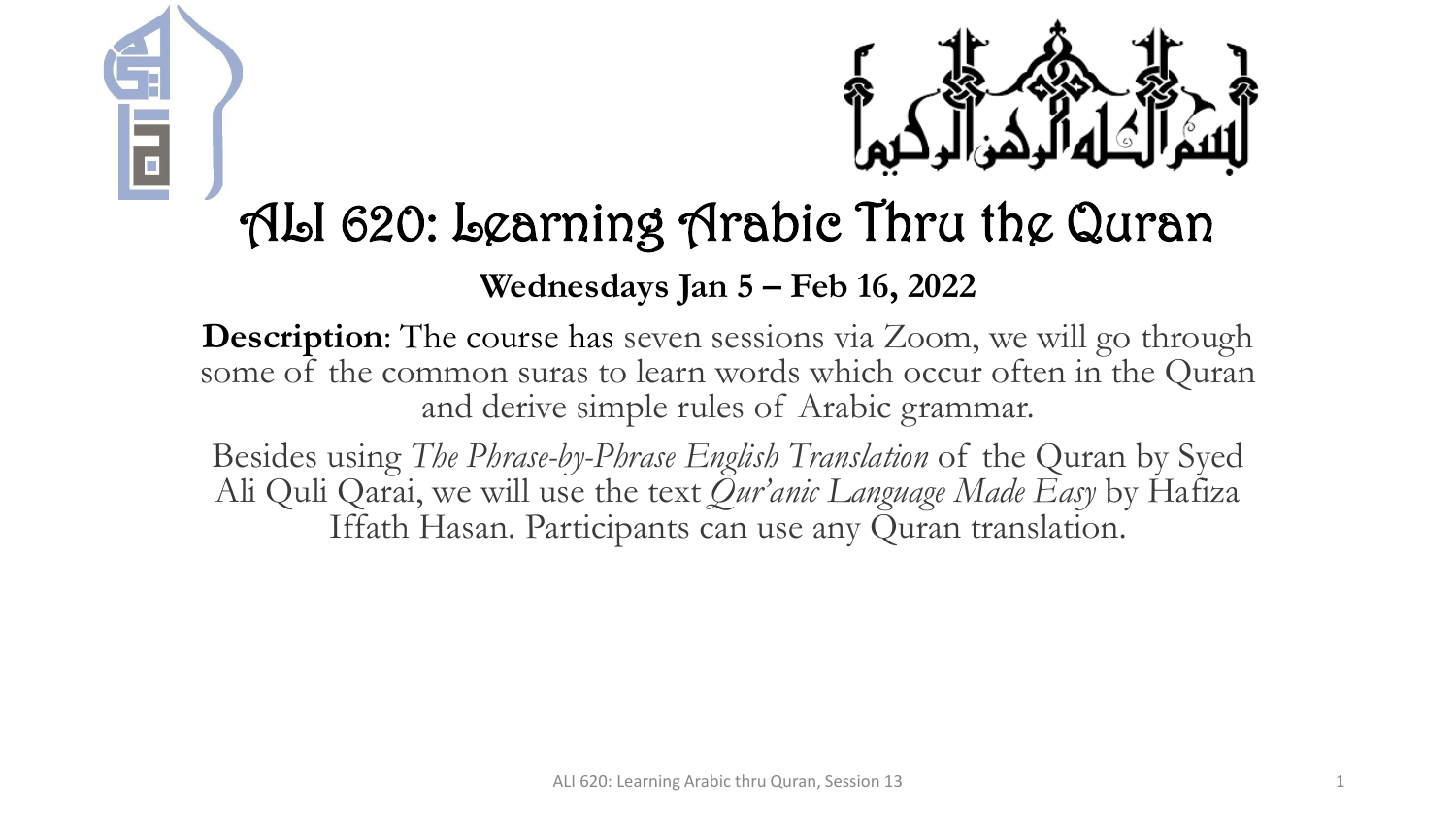### **Du'ā before reciting the Quran**

بِسِمِ اللهِ الرَّحْمِنِ الرَّحِيْمِ \* اَللهُمَّ صَلِّ<br>مَّذَبَهُ وَصَلَّى الرَّحِيْمِ \* اَللهُمَّ صَل م<br>م ه<br>يه ب<br>ه **€** للهُمَّ صَلِّ عَلَى مُحَمَّدٍ وَّآلِ مُحَمَّدٍ<br>مدين من الله  $\frac{1}{2}$ ا  $\overline{a}$  $\overline{a}$ لم<br>ح ى<br>. َ َك مد ه ت ع **ک** رت<br>.。 شر َ َ ن<br>فر س<br>رقب<br>رقب مَّة إِلَيْ<br>مَ إِلَيْ  $\overline{\mathcal{L}}$ ا ہے<br>، اَللَّهُمَّ إِنِّي نَشَرْتُ عَهْدَكَ، وَكِتَابَكَ ،فَاجْعَلَّ نَظَرِي فِيْهِ عِبَادَةً، وَقِرَآئَتِي فِيْهِ<br>حَمَّا رَبِّي مَشَرْتُ عَهْدَكَ، وَكِتَابَكَ ،فَاجْعَلَّ نَظَرِي فِيْهِ عِبَادَةً، وَقِرَآئَتِي فِيْهِ ا<br>۔  $\frac{1}{2}$ بز و<br>را ا<br>ما  $\ddot{\cdot}$ بر ِ  $\frac{1}{2}$ ه<br>به <u>،</u> بر<br>فر م ر<br>بر<br>بر <u>ة</u>  $\ddot{\circ}$ ر<br>ا <u>ة</u> َ ِ مد<br>م ه<br>بد <u>،</u> م<br>گ ر<br>گ  $\int$  $\overline{\phantom{a}}$ فِكْرًا، وَفِكْرِيْ فِيْهِ اِعْتِبَارًا، وَلاَ تَجْعَلْ قِرَآئَتِي قِرَآئَةً لاَ تَدُبُّرَ فِيْهَا، بَلِ اَجْعَلْنِي<br>مَكْرًا، وَفِكْرِيْ فِيْهِ إِعْتِبَارًا، وَلاَ تَجْعَلْ قِرَآئَتِي قِرَآئَةً لاَ تَدُبُّرَ فِيْهَا، بَلِ  $\frac{1}{2}$  $\ddot{\cdot}$ ۰.<br>ه ہ<br>ر ر<br>ا  $\ddot{\cdot}$ بر  $\ddot{.}$ :<br>\*<br>/ ى<br>م  $\frac{1}{2}$ ا ِ  $\frac{1}{2}$ ه<br>به ِ<br>ِهِ و<br>ِ ر<br>ا **ٔ فا** م ر<br>ر ِ<br>په م<br>گ ë<br>. م<br>گ ر<br>گ ت<br>ا **م**<br>. ب<br>.  $\epsilon$  $\ddot{\mathbf{r}}$ ِ ر<br>tı ِ آيَاتِهِ وَأَحْكَامِهِ  $\mathbf{A}$ ا<br>م  $\frac{1}{2}$ ا ہ<br>ر ِ ِ<br>ٽ قة<br>م  $\ddot{\ddot{\bm{x}}}$ ر<br>س اَتَدَبَّرُ آيَاتِهِ وَاَحْكَامِهِ، اِنَّكَ اَنْتَ ا<br>مستقط الله عليها الله عليها الله ل<br>ا تى<br>. بر<br>ن  $\ddot{\phantom{0}}$  $\ddot{\phantom{a}}$ .<br>ر ق.<br>ف  $\int$ بر<br>ز  $\overline{\mathcal{L}}$ ا م<br>. وفُ الرَّحِيْمُ  $\ddot{ }$ ه<br>ي لتَوُّرُّ<br>لروًّا

In the name of Allah, the Beneficent the Merciful. O Allah, bless Muhammad and the family of Muhammad. O Allah I have opened Your Pledge and Your Book. So, make my looking at it worship, and my reciting it thoughtful, and my thinking on it, a means of deriving lessons; and do not make my recitation without reflection. Rather make me ponder over its verses and its rules. Surely You are the Kind, the Merciful.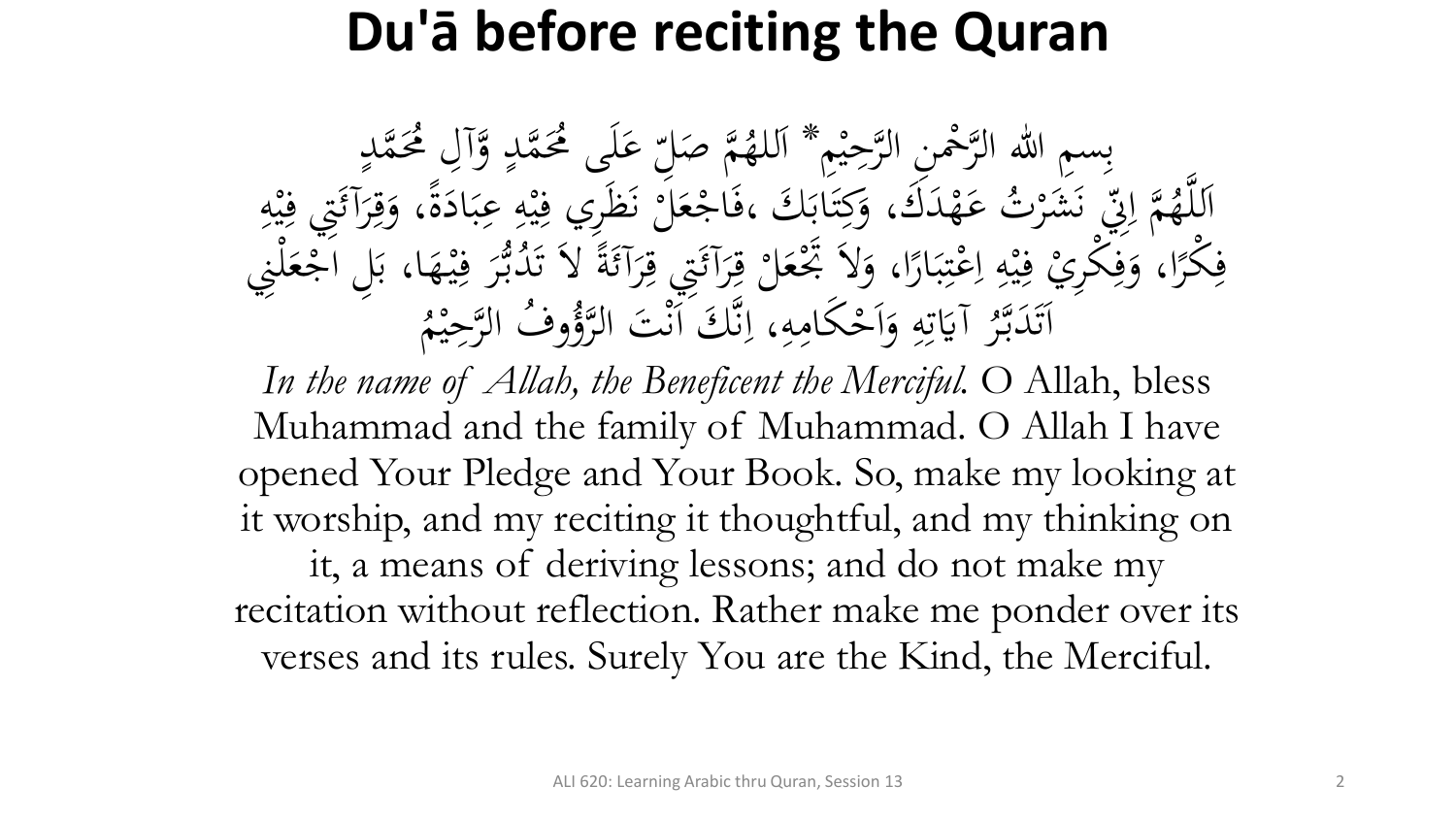# Definitions of grammatical words

A **noun** is a name of any living being, object or idea.

A **pronoun** is a word used instead of a noun.

An **adjective** is a word which describes a noun.

An **adverb** adds information about a verb, an adjective or another adverb. In the sentence *speak*  slowly, 'slowly' is an adverb informing us how to speak, thus telling us more about verb.

**Harakāt** (singular **harakah**) are the vowel signs (damma, fatha and kasra) that are placed on letters of nouns, verbs and particles. Adding a harakah on the last letter based on grammatical rules is known as putting an **i'rab** (اب مر ع .(ا ر<br>.  $\overline{\mathcal{L}}$ 

Nouns and adjectives having the i'rab of damma are said to be in the **nominative** case. Nouns and adjectives having the i'rab of fatha are said to be in the **accusative** case. Nouns and adjectives having the i'rab of kasra are said to be in the **genitive** case.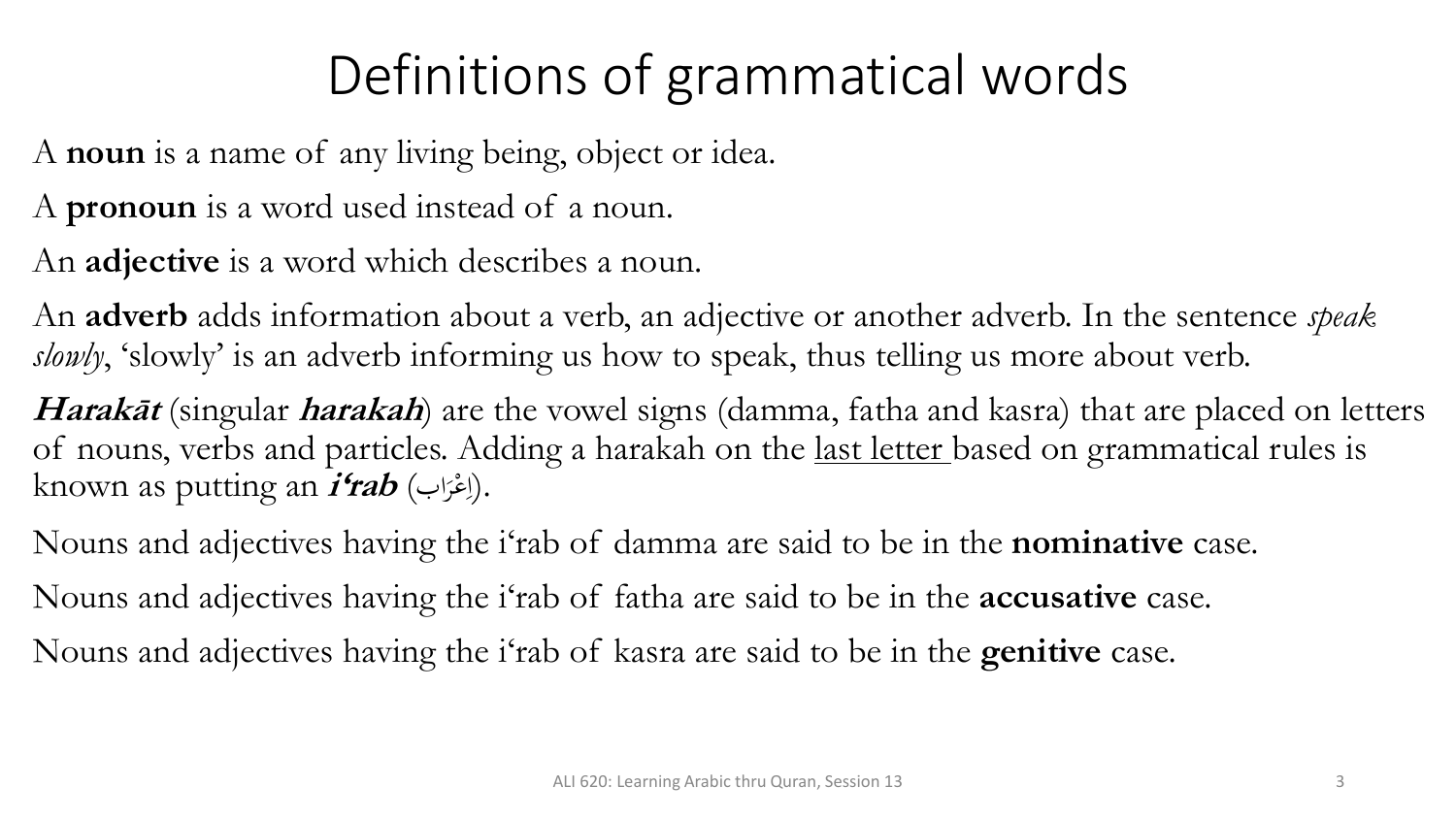## Lesson 11: al-sifah wal-mawsuf

A noun in a sentence is known as **mawsūf**, i.e., a person or a thing which is being described. The adjective in that sentence which describes the noun is knows as **sifah**. Today's night (1<sup>st</sup> of Rajab) is *laylatun mabarakatun* (لَيْلَةٌ مُبَارَكَةٌ) which means a blessed night. Here *laylatun* is mawsuf and .<br>.<br>. ر<br>、  $\boldsymbol{\dot{\cdot}}$ ب **ه** *mubarakatun* in sifah. Similar in a descriptive phrase مُبِيْنٌ  $\ddot{\cdot}$ بد بَيَّابٌ مُ (a manifest book), kitab is mawfsuf and  $\ddot{\lambda}$ ت mubin is sifah.

Note in a descriptive phrase the adjective follows the noun in 1)gender, 2) number, 3) being definite or indefinite and 4) I'rab (being nominative, accusative or genitive). Here are a few examples from Surat Yasin

| الْبَلَا غُ الْمُبِينُ | وَالْقُرْآنِ الْحَكِيمِ    |
|------------------------|----------------------------|
| مِّن رَّبِّ رَّحِيمِ   | عَلَى صِرَاطٍ مُّسْتَقِيمٍ |
| حبراطٌ مُّسْتَقِيمٌ    | الْعَزِيزِ الرَّحِيمِ      |
| خَصِيمٌ مُّبِينٌ       | وَأَجْرٍ كَرِيمٍ           |
| الْخَلَّاقُ الْعَلِيمُ | إمَامٍ مُثْبِينٍ           |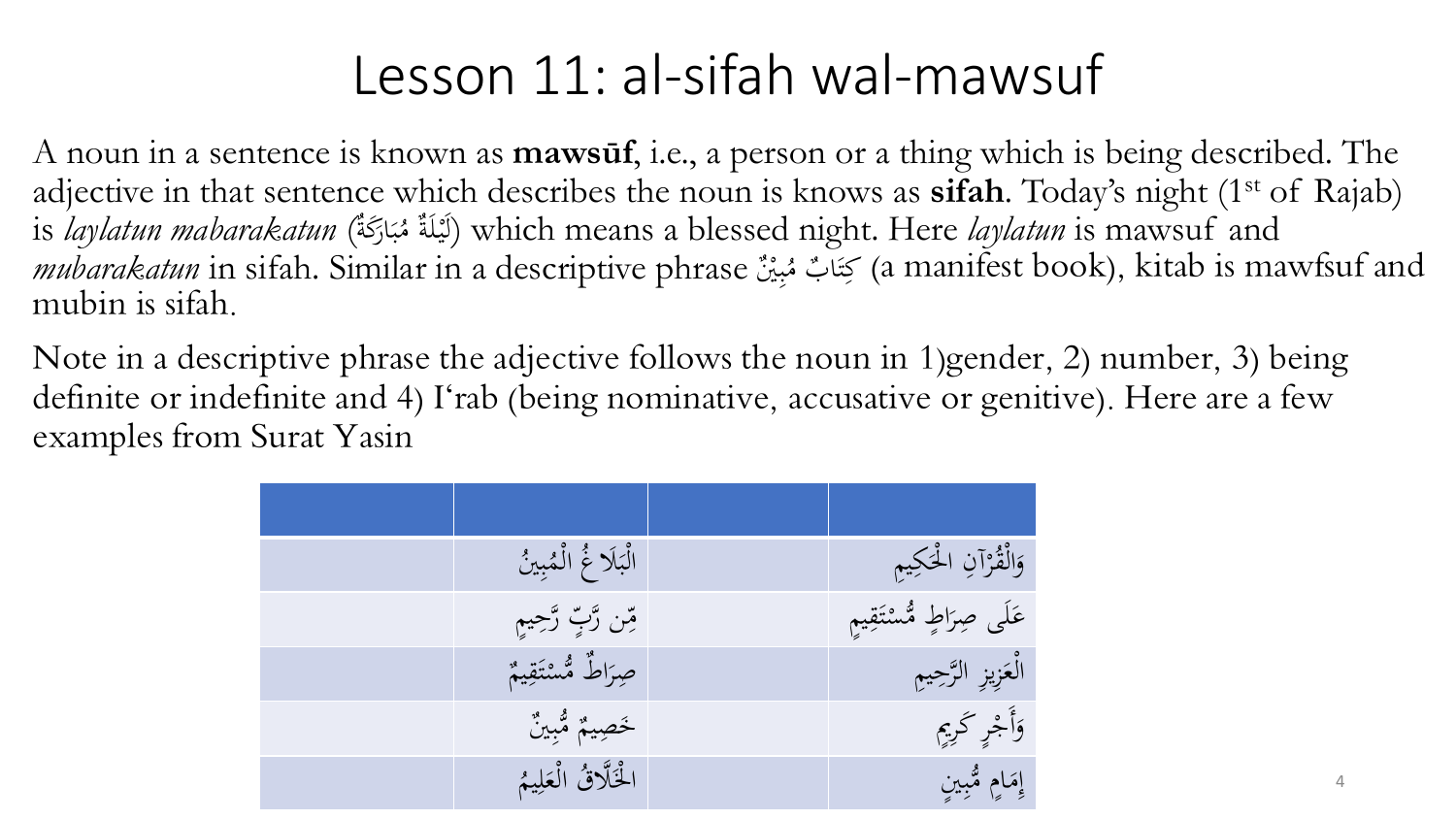## Homework on Lessons 10 & 11

1.Translate the phrases in **bold** composed of nakirah and ma'rifah nouns ا<br>ا وَلَا يَحُضُّ عَلَىٰ **طَعَامِ الْمِسْكِينِ \* نَارُ اللَّهِ ک** َ **ْ َ نَارُ اللَّه**ِ الْمُوقَدَةُ  $\blacktriangle$ الْمُوقَدَةُ ۗ تِلْكَ حُمُودُ اللَّهِ ۚ \* كِتَابَ اللهِ عَلَيْكُمْ \* لَوْ آمَنُوا بِاللَّهِ وَالْيَوْمِ الْآخِرِ م م ِّ<br>ِن ن<br>ر<br>ر **َ** م  $\ddot{\mathbf{r}}$ و<br>م  $\mathcal{A}$ م **ِ ْ ْ َ**  $\frac{\rm Vocaluary:}{\rm ~}$ = feed; مِسْكِيْن = needy, destitute; يَوْم = day/duration, حُدُوْد = limits/bounds **ء** م  $\mathbf{A}$ م يہ<br>: و<br>پ

2.Identify the descriptive phrases by underlying them, and then highlight the adjectives. For e.g., **ائ** نَارًا خَالِدًا فِيهَ ِ ل<br>ا ِ<br>ل .<br>م ر<br>ا ہ<br>ا .<br>نْـرْخِلْهُ م ل<br>ا ُ ُ و<br>يو ه ود ُ د  $\ddot{\phantom{0}}$ ُ وَيَتَعَدَّ حُ **گ**ر  $\ddot{\lambda}$ يا<br>. َ ُ ولَه ُ وَمَن يَعْصِ اللَّهَ وَرَسُّه  $\frac{1}{2}$ َ  $\epsilon$ م يہ<br>.  $\mathcal{L}$ ہ<br>ر ا وَلَهُ عَذَابٌ<br>وي و<br>ہ عَذَابٌ <mark>مُّهِينٌ</mark> 4:14<br>-<u>ء</u><br>– م ُمْ إِلَىٰ أَمْوَالِكُمْ<br>– ِ َ م  $\int$ إ  $\frac{1}{2}$ وَلَا ۖ تَأْكُلُوا أَمْوَالَهُمْ إِلَىٰ أَمْوَالِكُمْ ۚ وَ إِنَّهُ كَانَ حُوبًا كَبِيرًا<br>وَمَ تَأْمُرُونَ مَنْ لَهُمْ إِلَىٰ أَمْوَالِكُمْ ۚ وَ إِنَّهُ كَانَ حُوبًا كَبِيرًا و<br>ت م<br>ا م<br>أ ت<br>ت و<br>و )<br>-<br>-ب<br>. ہُ كَانَ لَحْہِ<br>پر و أ<sup>و و</sup> إِنَّهُ كَانَ حُوبًا كَبِيرًا 4:2 ، وَإِذَا حَضَرَ الْقِسْمَةَ أُولُو الْقُرْبَىٰ وَالْيَا<br>يَزِيرِهِ أَهْرُوْ إِهْرَسَ لَهُ \* \* \* وَإِذَا حَضَرَ الْقِسْمَةَ أُولُو الْقُرْبَىٰ وَالْيَا بر<br>ز  $\frac{1}{\zeta}$ ل<br>ا َ م أ ة<br>أ ن<br>و م  $\ddot{a}$ ل<br>م ر<br>.  $\int$ إ َ .<br>م ه<br>ذ ِس<br>م هر<br>م م م ر<br>1 تَامَىٰ وَالْمَسَاكِينُ فَارْزُقُوهُم مِّنْهُ وَقُولُوا<br>جَزَارَ بِانْ وَمِينَ إِجْرَاءِ 1.43 م <u>ف</u> م<br>ہ م ہ<br>ِ  $\ddot{\lambda}$ ہ<br>ر ہ<br>ا و<br>لم ُمْ قَوْلًا مَّعْزُوفًا<br>مَنْ وَ <u>ف</u> روف 7.7 ومن يطع الله ورسوله يدخله جناب جري مِن حَبِها ألا هار حالِبُين فِيها ﴾ ودلِّت الفور العَطِيم<br>بَرَ بِهِ مِنْ يَهْرُو فَيَ أَيَاءَ عَهْدُهُ بَنَ أَيُو جَزَاءًا ثَمَا إِلَّهُ لَمْ يَكُلُّ مَنْ الْمَرْكَبَة م م م كَنْمْ قَوْلًا مَّعْرُوفًا 4:7 وَمَن يُطِعِ اللَّهَ وَرَسُولَهُ يُدْخِلْهُ جَنَّاتٍ جَُّرِي مِن تَحْتِهَ<br>يَّنَّ صَفَّرُوهُ جَمَّاهِ وَلَحْقَةٍ وَ عَلَّيْهِ وَ عَلَيْهِ وَ عَلَيْهِ وَجَمَعَ اللَّهَ عَلَيْهِ وَ عَلَيْ ہے<br>، ِ<br>بُد بة<br>م  $\mathbf{A}$  $\frac{1}{2}$ ن<br>نم .<br>. ہے<br>، ۔<br>ناخِلْهُ م ل<br>ا مُولَهُ يُر<br>يَا أَمَّهُ و<br>يو ُطِعِ اللَّهَ وَرَسُّهُ ر<br>ه ہ<br>ر َمُ<br>پ یا<br>: وَمَنْ يُطِعِ اللَّهَ وَرَسُولَهُ يُدْخِلْهُ جَنَّاتٍ جَحْرِي مِن تَحْتِهَا الْأَثْمَارُ خَالِدِينَ فِيهَا ۚ وَذَٰلِكَ الْفَوْزُ الْعَظِيمُ 4:13 ، وَلَا<br>وَيَمَاهُمُ إِنَّ وَجَمَعَ وَيَهَا وَاللَّهَ وَرَسُولَهُ يُدْخِلُوا  $\mathcal{A}$ و<br>د ہے<br>ج ِ .<br>.  $\frac{1}{2}$ ِ<br>ل .<br>. م م<br>م م ِ ل ا<br>•<br>• ه<br>ر ہ<br>پ ر<br>( مْ كُفَّارٌ<br>م م<br>م ه<br>ر الَّذِينَ يَمُوتُونَ وَهُمْ كُفَّارٌ ۚ أُولَٰئِكَ أَعْتَدْنَا لَهُمْ عَذَابًا أَلِيمًا<br>الَّذِينَ يَمُوتُونَ وَهُمْ كُفَّارٌ ۚ أُولَٰئِكَ أَعْتَدْنَا لَهُمْ عَذَابًا أَلِيمًا َ  $\frac{1}{1}$ ِ ا ノミ  $\frac{1}{\cdot}$ ؚ ب<br>، ك<br>په م اهم ولَيْكَ أَعْتَدْنَا كَمُمْ عَذَابًا أَلِيمًا ۚ 4: 18 ، وَعَاشِرُوهُنَّ بِالْمَعْرُوفِ<br>أُولَئِكَ أَعْتَدْنَا كَمُمْ عَذَابًا أَلِيمًا ۖ 4: 18 ، وَعَاشِرُوهُنَّ بِالْمَعْرُوفِ ت ء<br>۔ ا<br>جم ئم اُ ر<br>: نَّ بِالْمَعْزُوْ م ھ<br>م∕ م وهُنَّ<br>مو ر<br>ِ وَعَاشِرُوهُنَّ بِالْمَعْرُوفِ ۚ ۚ فَإِن كَرِهْتُمُوهُنَّ فَعَسَىٰ ٰأَن تَكْرَهُوا شَرَ<br>وَعَاشِرُوهُنَّ بِالْمَعْرُوفِ ۚ مُ **ک** ہ<br>، ֧֦֧֦֧֦֧֦֧֦֧֦֧֦֧֦֧֦֧֦֞֝<br>֧֧֦֧֦֦֩֩֘֩֩֩֘֩֩֓֝֓֞֞֜֡֘ م ف<br>أ ه<br>ن وهُنَّ فَعَسَىٰ أَن تَكَرَهُ<br>مَّا 21 له مسدد تَّ ر<br>.<br>. ت<br>ا ا<br>ا  $\frac{1}{2}$  $\overline{\phantom{a}}$ مُوهُنَّ فَعَسَىٰ أَن تَكرَهُوا شَيْئًا ء<br>م ∕∕<br>مگر  $\ddot{\cdot}$ ا リン فيه خَيْرًا كَثِيرًا<br>مَرَدَ مَرَّهُ وَمَ  $\ddot{\ddot{\lambda}}$ ا )<br>><br>> بر<br>با ِ ِ وَيَجْعَلَ اللَّهُ فِيهِ خَيْرًا كَثِيرًا كَثِيرًا \$4:1 ، وَكَيْفَ تَأْخُذُونَهُ وَقَدْ أَفْضَىٰ بَعْضُكُمْ إِلَىٰ بَعْض<br>سَرَبِهِ، يَا وُقِيعَ بِرَقِهِ بِرَبِّهِ بِرَحْمِهِ بِرَبِّهِ مِنْ وَقِيدٍ وَقَدْ أَفْضَىٰ بَعْضُكُم  $\overline{\phantom{0}}$ **م**<br>م ه<br>سر  $\overline{a}$ م ب<br>.  $\int$ إ ا ب<br>. ا<br>ا م ہ<br>ِ مُحذُونَهُ<br>وه م ، وَكَيْفَ تَأْخُذُونَهُ وَقَدْ أَفْضَىٰ بَعْضُكُمْ إِلَىٰ بَعْضٍ وَأَخَذْنَ مِنكُم مِّيثَاقًا غَلِيظُاً<br>رِيحَ عُرِيدٍ وَقَدْ وَقَدْ الْمَرْحَمَّةِ وَجَدَبِهِ 21 أَوْسَ وَقَدَّقَ وَاسْتَانَ مِنكُمْ مِّيثَاقًا غَلِيظ م ت<br>ت و<br>پر  $\overline{1}$ ِ <u>ة</u> شہ<br>م ِس<br>م وَأَخَذْنَ مِنكُم مِّيثَاقًا غَلِيظًا  $21$ :4 ، إِنْ تَجْتَنِبُوا $\sim$ ن  $\mathbf{A}$ .<br>.<br>. خ<br>, ہ<br>ر ، إِنْ بَكْتَنِبُ<sup>ر</sup>ُ<br>وَ و<br>بر .<br>بد نز  $\ddot{\lambda}$ ت .<br>م اتِكُمْ وَنُدْخِلْكُمْ مُّدْخَ .<br>.<br>. م بر<br>فر َ م ِ<br>ِن عر<br>م بر<br>ئم سا<br>پريد  $\frac{1}{2}$ يا<br>بر  $\overline{a}$ هُ نُكَفِّرُ عَنكُمْ سَا م ن **ء** ر<br>ا بد<br>قط بر<br>ز كَبَائِرَ مَا تُنْهَوْنَ عَنْهُ نُكَفِّرْ عَنكُمْ سَيِّئَاتِكُمْ وَنُدْخِلْكُم مُّدْخَلًا كَرِيمًا  $31:31 ، وَأَعْتَدْنَا لِلْكَافِرِينَ عَذَابًا مُّهِينًا  $37$ :37$ .<br>م ه<br>ذ **ء** م َ .<br>م  $\mathcal{L}$ ر<br>. ِ<br>نہ  $\ddot{\cdot}$  $\overline{\phantom{a}}$  $\ddot{\lambda}$ ب<br>. **ء**  $\ddot{\phantom{0}}$ ِ م ِ<br>ل ل .<br>نا بز م َ

You may refer to the above verses in any translation of the Holy Quran to get an idea on how the descriptive phrases contained in those verses.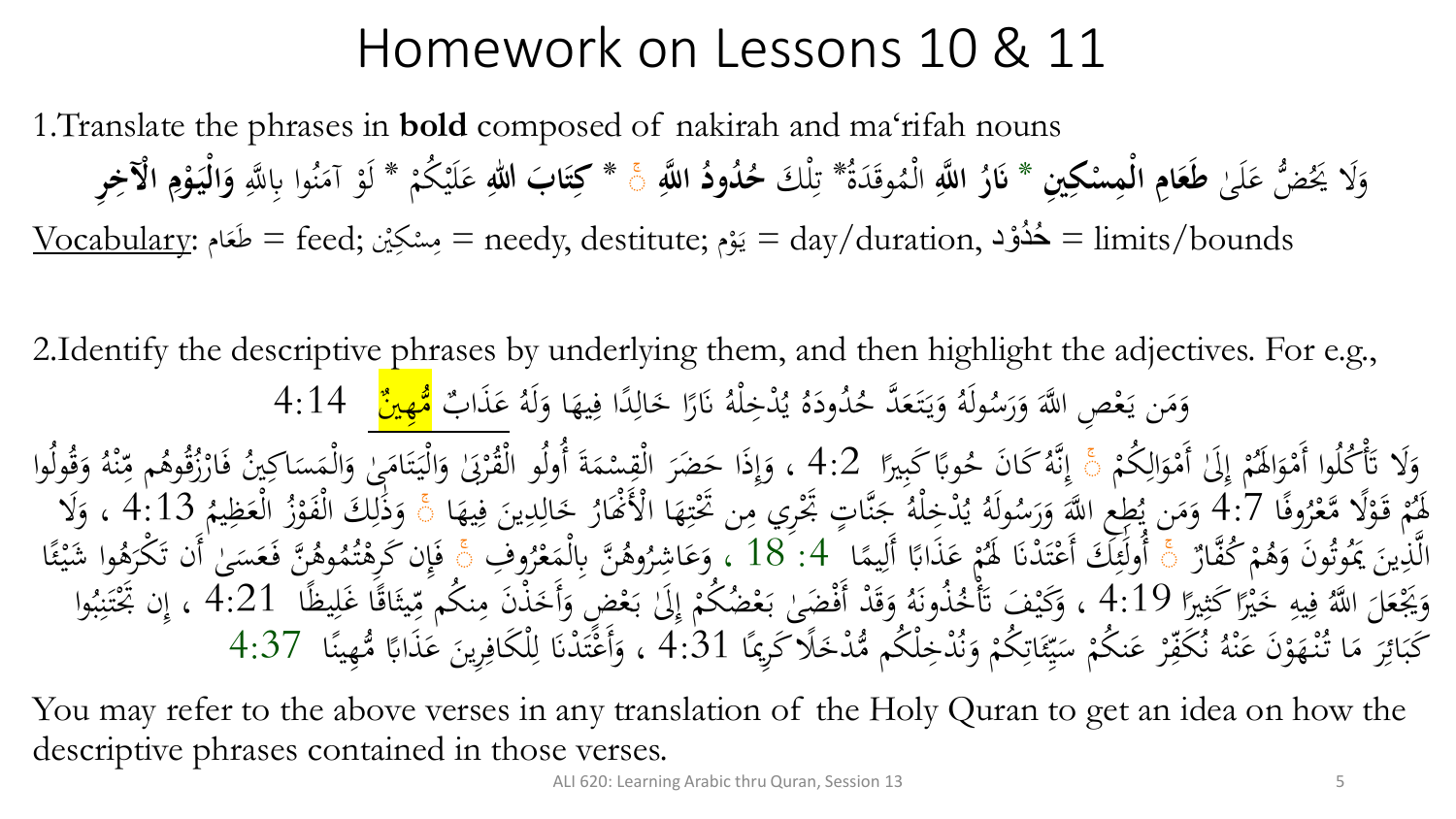# Answers to the last homework

1.Translate the phrases in **bold** composed of nakirah and ma'rifah nouns

ا<br>— وَلَا يَحُضُّ عَلَىٰ **طَعَامِ الْمِسْكِينِ \* نَارُ اللَّهِ** الْمُوقَدَةُ **ء** َ **َ** الْمُوقَدَةُ \* تِلْكَ حُمُودُ اللَّهِ ۚ \* كِتَابَ اللهِ عَلَيْكُمْ \* لَوْ آمَنُوا بِاللَّهِ وَالْيَوْمِ الْآخِرِ مل ِ<br>ِرَ ت **َ** م م<br>م **ء** بر<br>م  $\mathcal{A}$ م **ِ ْ َ**

لْمَام <u>Wocabulary</u>: كُمُوْد — feed; مِشْكِيْن = needy, destitute; يَوْم = day/duration, كَمُوْد = limits/bounds **ء** م  $\overline{a}$ م يا<br>.

Feeding (of) the needy; fire of Allah; bounds of Allah; decree of Allah (Q 4:24); Day of Judgement.

2.Identify the descriptive phrases by underlying them, and then highlight the adjectives. For e.g., لُّودَهُ يُدْخِلْهُ نَارًا خَالِدًا فِيهَا وَلَهُ َ َ ِ ل<br>ا ِ َ ر<br>ا و<br>يە  $\ddot{\phantom{0}}$ ُ مُولَهُ وَيَتَعَدَّ حُ **ء**  $\ddot{\lambda}$ يا<br>. َ وَمَن يَعْصِ اللَّهَ وَرَسُولَهُ وَيَتَعَدَّ حُذُودَهُ يُذْخِلْهُ نَارًا خَالِدًا فِيهَا وَلَهُ عَذَابٌ <mark>مُّهِينٌ</mark><br>. ر<br>ا َ ً<br>ا م يا<br>.  $\mathcal{A}$ َ <u>ء</u><br>-

م وَلَا تَأْكُلُوا أَمْوَالَهُمْ إِلَىٰ أَمْوَالِكُمْ ۚ إِنَّهُ كَانَ حُوبًا <mark>كَبِيرًا</mark> 4:2 ، وَإِذَا حَضَرَ الْقِسْمَةَ أُولُو الْقُرْبَىٰ وَالْيَتَامَىٰ وَالْمَسَاكِينُ فَارْزُقُوهُم مِّنْهُ وَقُولُوا لَهُمْ قَوْلًا <mark>مَّع</mark> <u>ل</u> و<br>. م  $\int$ إ م<br>ر و<br>ر م أ ت<br>. ہ<br>ر i<br>S بر<br>ز  $\int$ إ ب<br>÷ حوباً <mark>كبيراً</mark> ك<del>ن 1</del> ، وإذا حصرُ القِسْمَةُ أُولُو القُرْبيُ واليتاميُ والمساكينَ فارزُقوهُم مِنْهُ وقولوا هُم قولاً <mark>مُعَرَ</mark>ّ  $\overline{\phantom{a}}$  $\ddot{\phantom{0}}$ َ  $\frac{1}{2}$ ت  $\ddot{\cdot}$ ەر<br>ق ه<br>۱ م ِّ ر<br>.  $\int$ إ ہ<br>ِ م و<br>پر ه<br>ذ ِ<br>م ر<br>ر َ م<br>اُ  $\frac{1}{\epsilon}$ ا<br>ا ِ رُولَّهُ يُدْخِلْهُ جُنَّاتٍ تَجْرِي مِن تَحْتِهَا الْأَنْهَارُ خَالِدِّينَ وِ<br>19 يُدْخِلْهُ جُنَّاتٍ تَجْرِي مِن تَحْتِهَا الْأَنْهَارُ خَالِدِينَ وِ .<br>> ِ خ<br>∶ ہے<br>ج  $\frac{1}{2}$ **تنبات**  $\overline{\phantom{a}}$  $\frac{1}{2}$ نن<br>م **بر**<br>بر و<br>يە ُطِعِ اللَّهَ وَرَسُ<sup>ّل</sup> ر<br>ِ َ  $\epsilon$ يا<br>. ر - مستخدم اللَّهَ وَرَسُولَهُ يُدْخِلْهُ جَنَّاتٍ تَجْرِي مِن تَحْتِهَا الْأَعْارُ خَالِدِينَ فِيهَا ۚ وَذَٰلِكَ الْفَوْزُ ا<mark>لْعَظِيمُ</mark> 4:13 ، وَلَا الَّذِينَ يَمُوتُونَ وَهُمْ كُفَّارُ<br>وَمَن يُطِعِ اللَّهَ وَرَسُولَهُ ي ِم<br>: َ ہے<br>، ِ<br>ل ل ا<br>-<br>-و<br>بر مر<br>آ  $\overline{\mathbf{C}}$ ، وَلَا الَّذِينَ يَمُوتُونَ وَهُمْ كُفَّارٌ ۚ أُولَٰئِكَ أَعْتَدْنَا لَهُمْ<br>ولا الَّذِينَ يَمُوتُونَ وَهُمْ كُفَّارٌ ۚ أُولَٰئِكَ أَعْتَدْنَا لَهُمْ م ہ<br>بر .<br>۲ ہ<br>ہ i<br>S  $\frac{1}{2}$ ئم ٰ أ م ت ى<br>ە ب.<br>T حَّذَابًا <mark>أَلِيَمًا</mark> 4: 18 ، وَعَاشِرُوهُنَّ بِالْمَعْرُوفِ ۚ وَٰإِن كَرِهْنُهُوهُنَّ فَعَسَىٰ أَن تَكْرَهُوا شَيْئًا وَيَجْعَلَ اللَّهُ فِيهِ خَيْرً<mark>ا كَثِيرًا</mark> 9:19 ، وَكَيْفَ تَأْخُذُونَهُ وَقَدْ أَفْضَىٰ<br>يُسْتَخَصَّص ء<br>- $\frac{1}{\sqrt{2}}$ ِ<br>ل رُوهن بالمعروف ﴾ فإن كرهتموهن فعسىٰ أن تكرهوا شيئاً ويجعلُ الله<br>مُ – « بَاتًا <mark>بَانٍ أَنَّ</mark> 1.04 – نَ قَوْمِ الْجَرَاءِ - يَا يُوْمِ مِنْ الْحَرَّةِ فَيَ مَنْ حَمَّ م ه<br>ا ى<br>. َ  $\frac{1}{2}$ عر<br>ه ر<br>. ت<br>ا ا<br>-ىد<br>ئە و<br>تە م ِّفُہِ ِ ِ  $\overline{\phantom{0}}$ م<br>بہ ه<br>بر リン م )<br>叉<br>?  $\frac{1}{2}$ ة<br>م ہ<br>ر <u>ت</u><br>\_ و<br>پ بَعْضُكُمْ إِلَىٰ بَعْضٍ وَأَخَذْنَ مِنكُم مِّيثَاقًا <mark>غَلِيظًا</mark> \_4:21 ، إِن بِخْتَنِبُوا كَبَائِرَ مَا تُنْهَوْنَ عَنْهُ نُكَفِّرْ عَنكُمْ سَا<br>اأحَرَانِ مَنْ الْمَرْضَ الْمَحْمَّاتِ الْمَحْمَّاتِ الْمُطْلِطْطَةِ إِنْ بِخ ن  $\overline{\phantom{a}}$ َ ەر<br>م ِ<br>پ م ب<br>.  $\frac{1}{2}$ إ م ب<br>' <u>ة</u><br>— شہ<br>ا —<br>پر <u>ل</u><br>=  $\overline{\mathbf{r}}$  $\ddot{\phantom{0}}$ م ن **ء** م بِ<br>ِم بر<br>ز ه<br>^ **ء** م َ  $\mathcal{L}$ ر<br>. ِ<br>ئى  $\ddot{\cdot}$ ِّهَ إِنْ بَحْتَنِبُوا كَبَائِرَ مَا تُنْهَوْنَ عَنْهُ نُكَفِّرْ عَنكُمْ سَيِّئَاتِكُمْ وَنُذْخِلْكُم مُّدْخَلً<mark>ا كَرِيمًا</mark> 4:31 ، وَأَعْتَدْنَا و<br>بر .<br>بد نز  $\ddot{\lambda}$ ت ن َ م ۔<br>ِن عر<br>م بر  $\frac{1}{2}$ .<br>- $\overline{\phantom{0}}$ ت م َ  $\ddot{\phantom{0}}$ لْكَافِرِينَ عَذَابًا <mark>مُّهِينًا</mark> 4:37 ِ ِ ل  $\ddot{\cdot}$ <u>ء</u><br>- $\frac{1}{\sqrt{2}}$ 

Note the adjectives must agree with the nouns in case, gender, number and being definite or indefinite.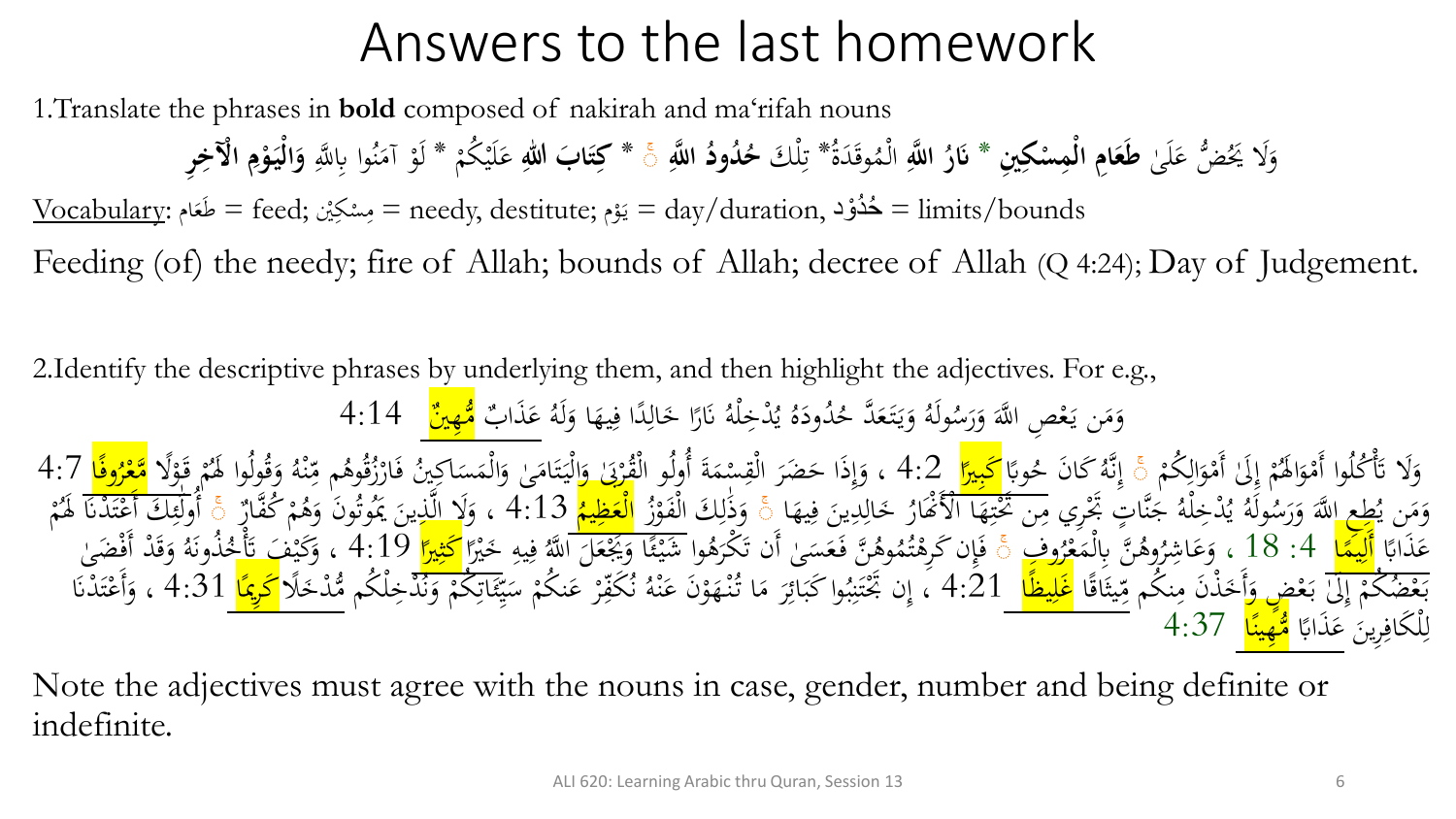### ضَافُ إِلَيْهِ — Lesson 12: Possessive phrase مُض*َ*<br>• ضَافٌ وَالْمُ )<br>ا َ مُض*َ*<br>• مُضَافٌ وَالْمُضَافُ إِلَيْهِ )<br>ا ل  $\frac{1}{2}$ ا ِ  $\ddot{ }$ ه<br>به

Here are a few points that would help in understanding the Possessive Phrase:

- 1. It is formed by combining two nouns
- 2. It is like what we covered earlier: joining nakirah noun to ma'rifah noun (Lesson 10)
- 3. The first noun in the phrase is called *mudāf* (linked) It would be an indefinite. Due to joining the other noun it will lose it tanwīn and instead will have the i'rab of single vowel (fatha, kasra, damma).
- 4. The second noun is called *mudāf ilayh* (linked to it) It is either a proper noun or a definite noun. Exceptions to this will inshāAllah be covered in future lessons.
- *5. Mudaf ilayh* always have the i'rab of kasra (genitive case) without exception.
- 6. Such a combination is called a *possessive phrase*, because the first noun is owned by, or belongs to, the second noun. Here are the examples:

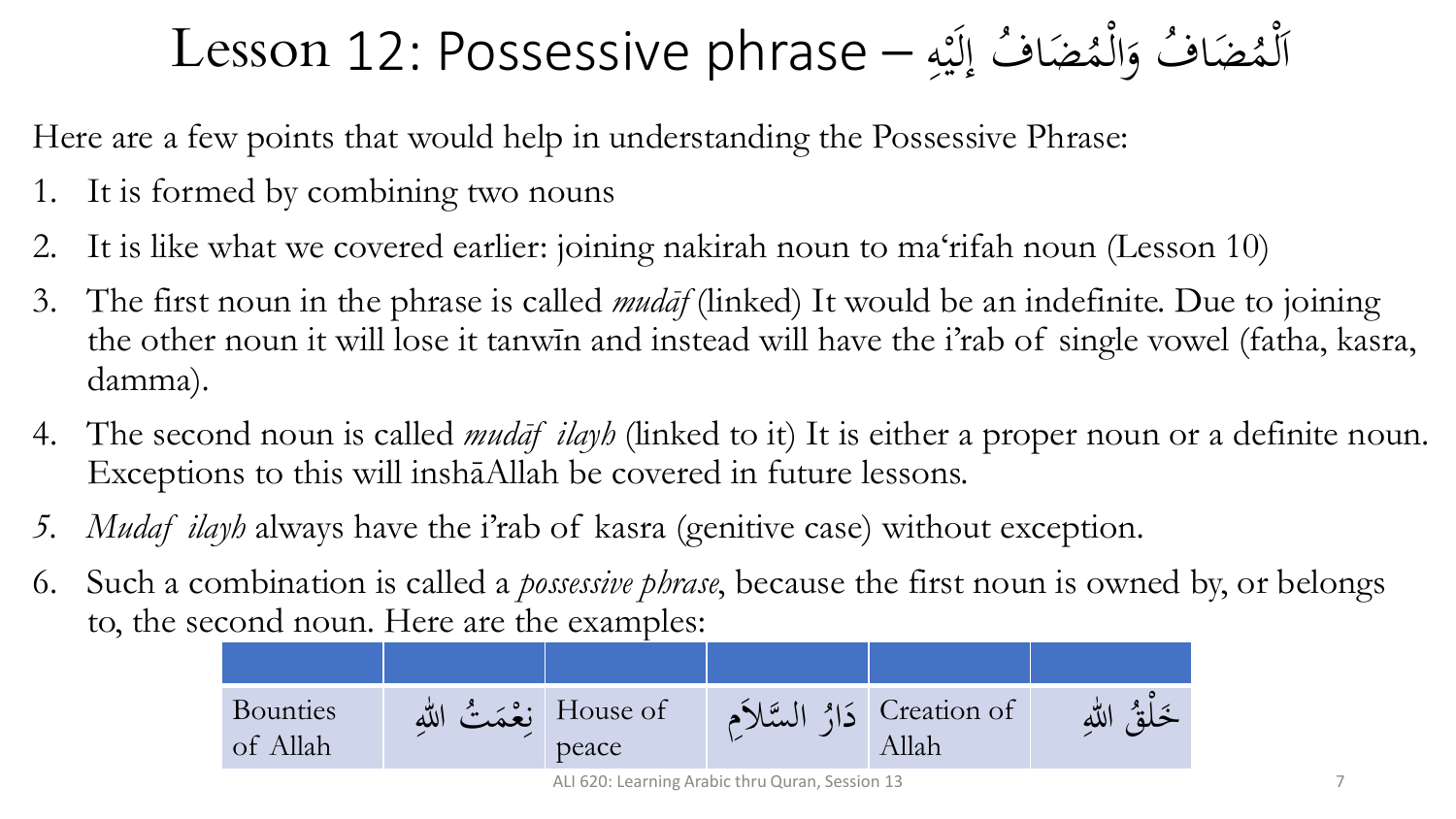### Possessive phrase -continued

7. When translating the phrase, translate the nouns and place 'of' between them. For e.g., ر َدا means 'house,' and ٱلسَّلاَم means 'the peace.' The phrase أَلسَّلام means 'house,' and

8. The phrase can also be composed from two common nouns. For e.g.

|                           | text |                                        | text |                                               | $ $ text        |
|---------------------------|------|----------------------------------------|------|-----------------------------------------------|-----------------|
| Retribution<br>of an evil |      | Blame of جَزَآءُ سَيئَةٍ<br>the blamer |      | The weight   لَوْمَةُ لاَءِم<br>of a particle | وشُقَالَ ذَرَّة |

9. The suffixing of a pronoun to noun also produces a possessive phrase. However, in this case the pronoun which is the *mudaf ilayh* will not necessarily have *kasra*. See the examples:

| Their | His لِبَاسُهُنَّ |          | اخَلْقُهُ | Their      | Her      | $\leq$ $\cdots$ |
|-------|------------------|----------|-----------|------------|----------|-----------------|
| dress |                  | creation |           | generosity | daughter |                 |

10. Here are some examples from the Holy Quran:

رِّ حَاسِدِ ، رَبُّ الْمَشْرِقَيْنِ، ار<br>م ة<br>-نہ<br>نہ  $\blacktriangle$ م ر<br>ا  $\overline{a}$ َ لَيْلَةُ الْقَدْرِ ، بِرَبِ النَّاسِ، مِنْ شَرِّ حَاسِدِ ، رَبُّ الْمَشْرِقَيْنِ، رَسُوْلاَ  $\mathbf{A}$ ر<br>( ِ<br>بہ م  $\ddot{•}$ م م<br>ِ رَسُوْلاً رَبِّكَ،<br>ر ر<br>ِ ِ<br>بِ بد<br>زم ر<br>. رَبِّكَ، ظَالِمِي اَنْفُسِهِمْ م .<br>د  $\int$ ِ<br>ل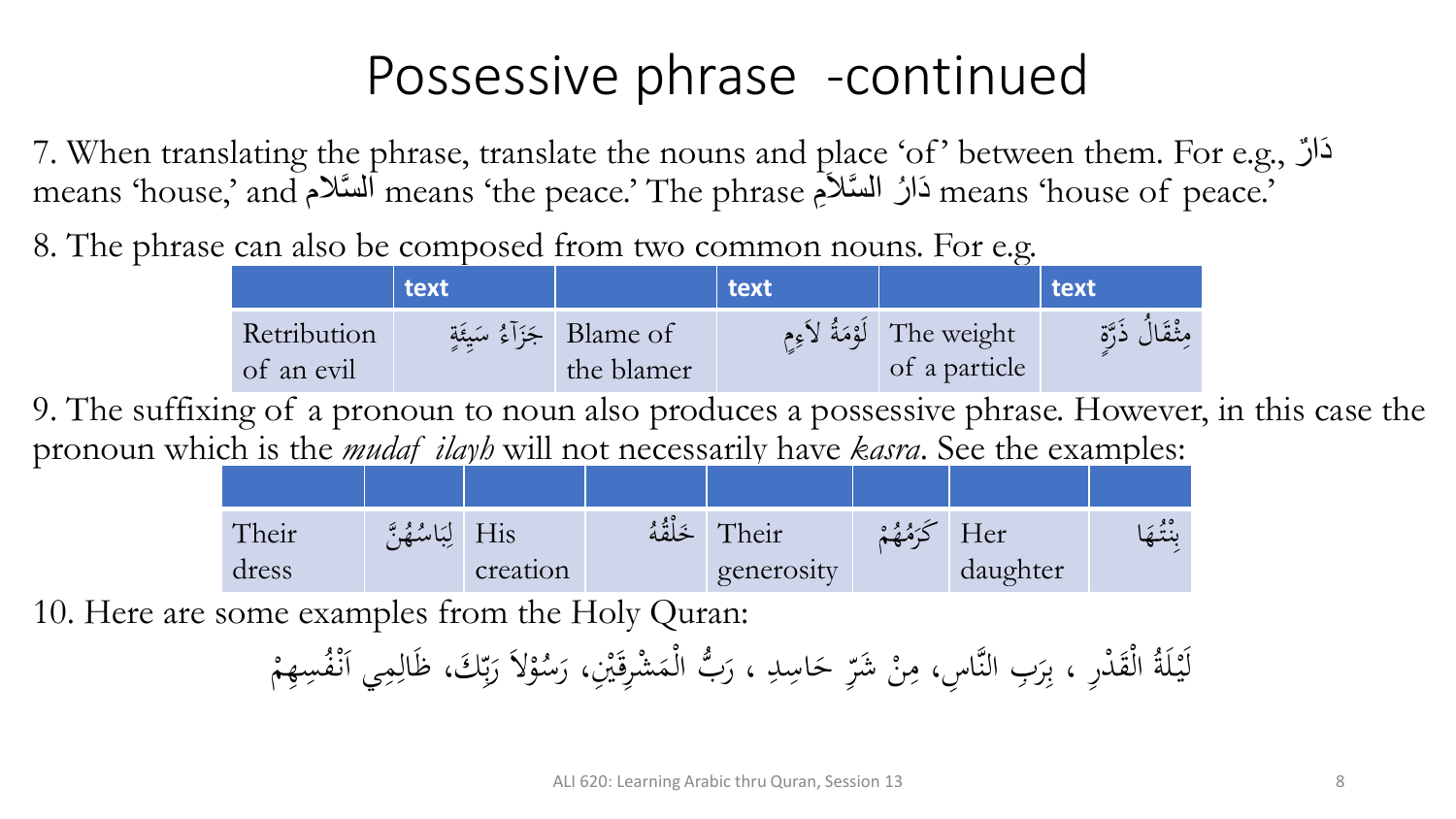### Sūratun Nās (#114) & Quraysh (#106)

يِم حِ َّ ٰ ِن الر َ ْح َّ م الر ِم ا ََّّللِ م ب . ِس ُ وذ ُ ع أَ م ُل َّا ِس ق الن بِ َ ر َّا ِس ِ ِ ِك ب 1 الن ل َ َّا ِس م 2 الن ِ ه ٰ َ ل إ 3 ِ م ن ِ َّ م نْلَ م ا ِس ا َ و م س َ و م ال ِ َشر ا ِس 4 ِِف ُ ِوس م س َ و ُ ي ي ذِ َّ َّا ِس وِر ال الن ُ د ُ َّا ِس ص 5 الن َ و ِ ة َّ نْلِ م ا َ ن م 6 ِ

يِم حِ َّ ٰ ِن الر َ ْح َّ م الر ِم ا ََّّللِ م ش ِس ب . ٍ م ي َ ر ُ ََل ِف ق ِِِل 1 ي م ِهم ِ ََلف ي ِ ِف إ م صي ال َّ َ و ِ اء َ ت شِ ال َ ة َ ل م وا ِرح 2 ُ د ُ ب م ع َ لي َم م ذا ال َ ف ٰ َ ب ه َّ َ ِت ر م ي َ ب ف 3 ٍ م و َ م خ ن ِ م م م ُ ه َ ن َ آم َ ع و ٍ و ُ ج م ن ِ م م م ُ ه َ م َ ع م ط ي أَ ذِ ال 4 َّ

Let us try to locate **possessive phrases** in the above two suras.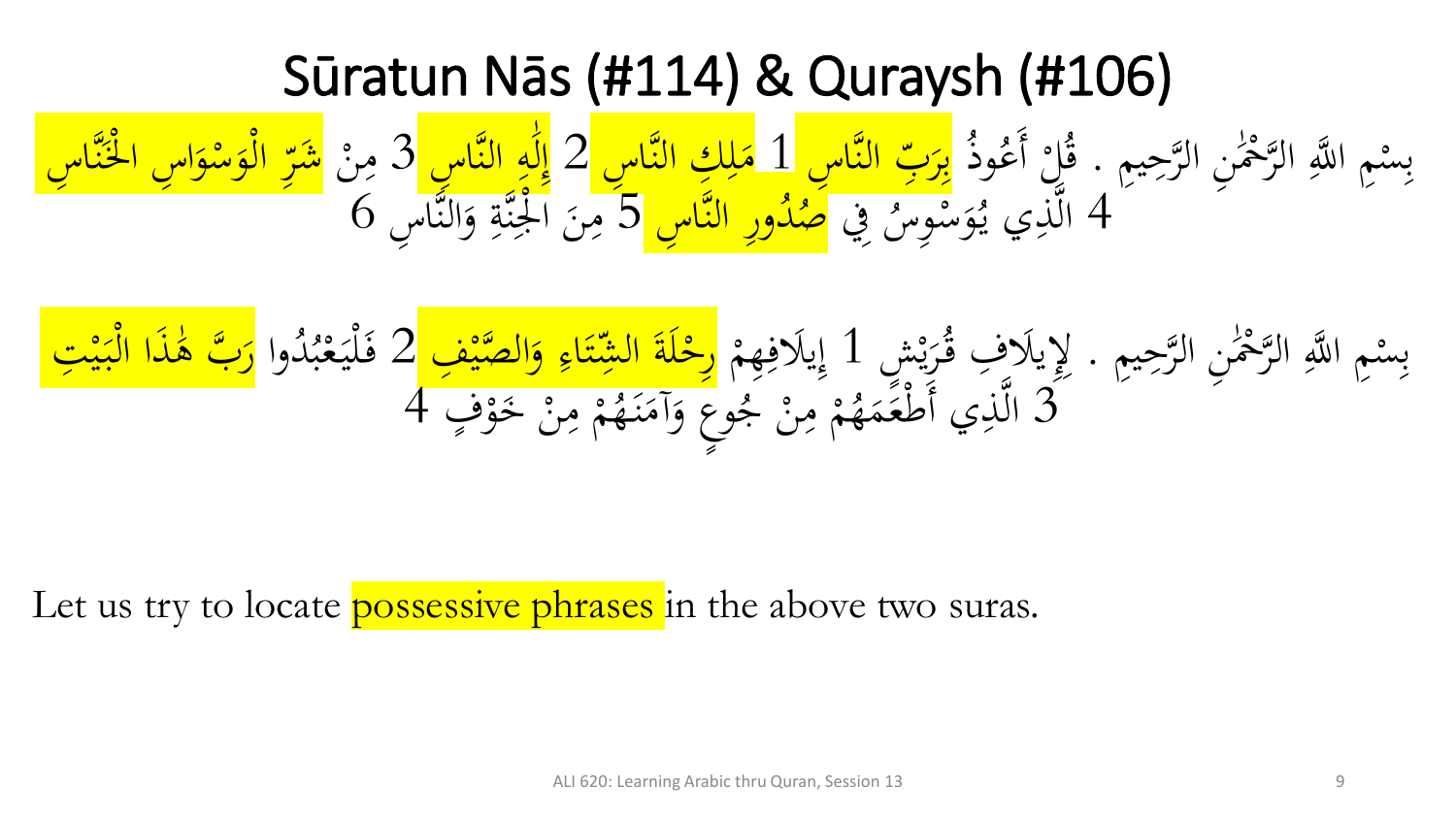# Scheduling of next session & Level 3

Please let us know when can you attend the next session?

Saturday, or

Sunday, at 4 pm Toronto/NY time

Tuesday.

Monday is the  $13<sup>th</sup>$  night and Wednesday is the  $15<sup>th</sup>$  night of Rajab.

**Level 3 of Learning Quranic Arabic thru the Quran (ALI 635)** is scheduled after the holy month from May 11 – June 22, 2022. Please let us know if you would like us to schedule earlier in Sha'ban and Ramadan?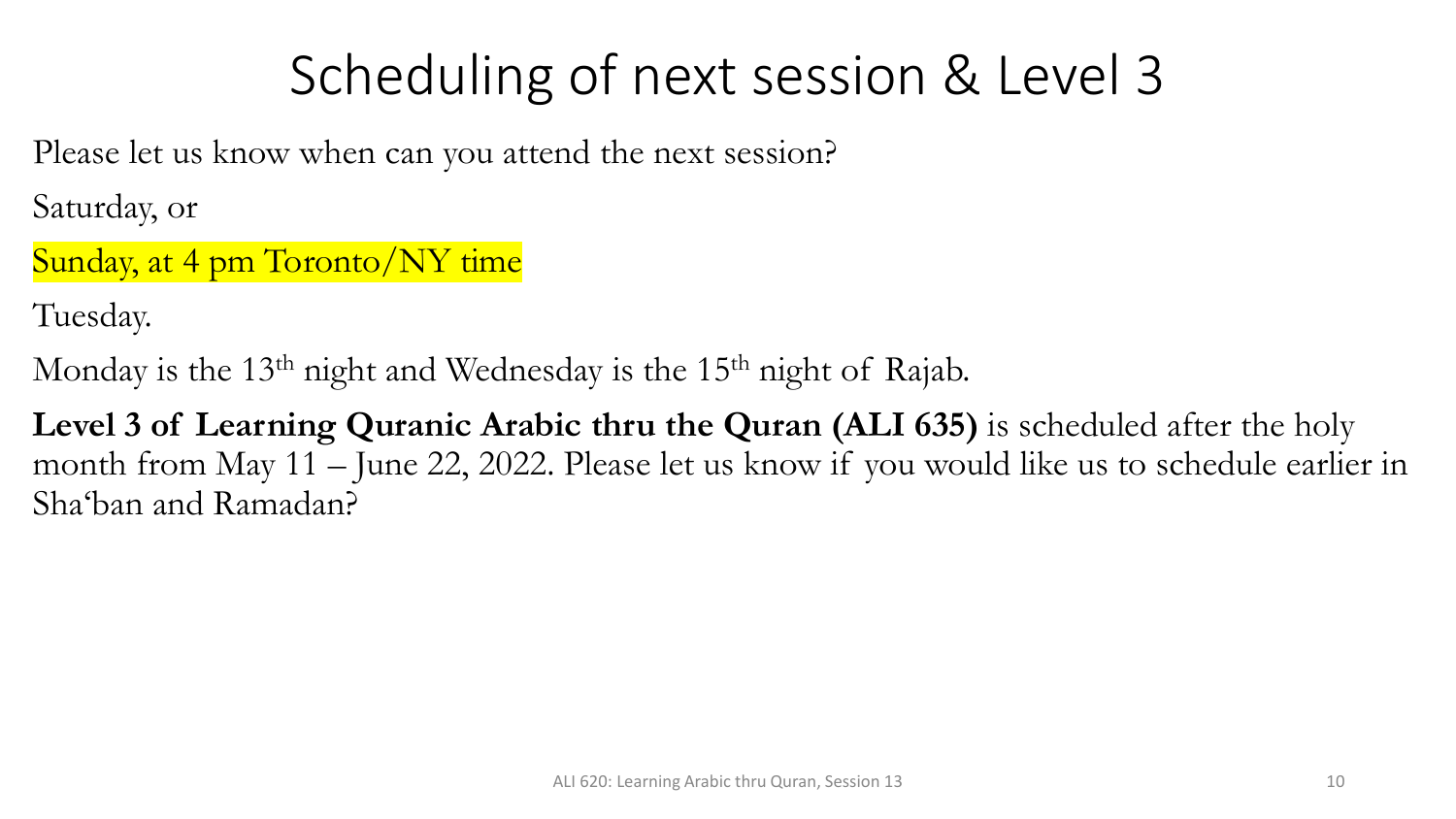### Homework on Lesson 12

Highlight and translate the possessive phrases in the following Quranic passages using the vocabulary we have covered so far and or by using any translation of Surat Maryam and Surat al-Falaq.